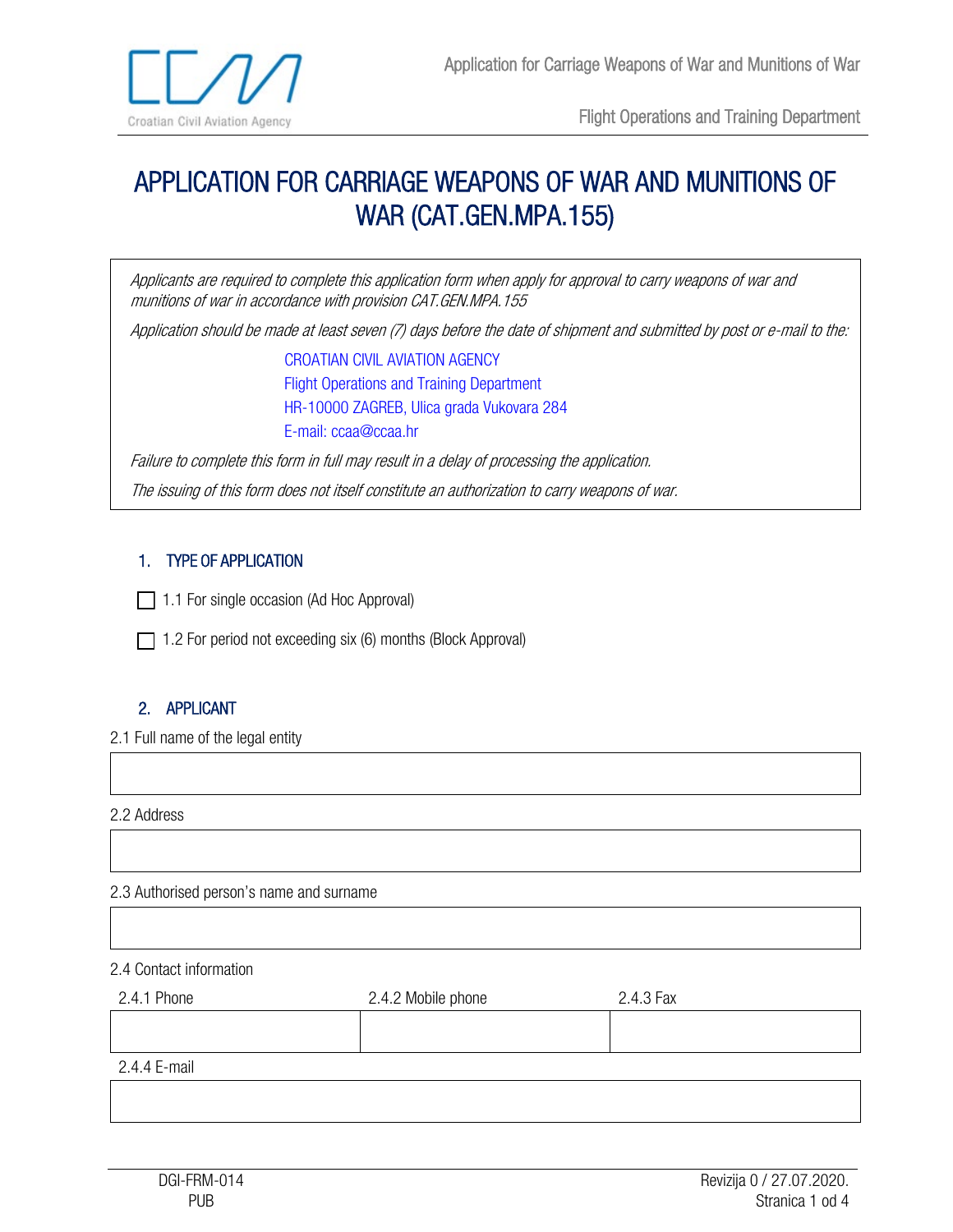# 3. OPERATOR (if not Applicant under 2.)

3.1 Full name of the operator

3.2 Address

3.3 Name and surname of the authorised person responsible for the transport of weapons of war with the operator

#### 3.4 Contact information

| 3.4.1 Phone  | 3.4.2 Mobile phone | 3.4.3 Fax |
|--------------|--------------------|-----------|
|              |                    |           |
| 3.4.4 E-mail |                    |           |

# 4. DETAILS OF CONSIGNMENT

4.1 Operator(s) involved

| 4.2 Flight(s) No.                                 |                                                                               |                            |
|---------------------------------------------------|-------------------------------------------------------------------------------|----------------------------|
|                                                   |                                                                               |                            |
| 4.3 Routing of consignment                        |                                                                               |                            |
| Import                                            | Export                                                                        | Transhipment               |
| 4.4 Airport of departure                          | 4.5 Airport of transit                                                        | 4.6 Airport of destination |
|                                                   |                                                                               |                            |
| 4.7 Date of intended carriage for Ad Hoc Approval |                                                                               |                            |
|                                                   |                                                                               |                            |
|                                                   | 4.8 Period of intended carriage (for Block Approval, if applicable) from - to |                            |
|                                                   |                                                                               |                            |
| 4.9 Aircraft type                                 |                                                                               |                            |
| Passenger                                         | Cargo                                                                         | Combi                      |
|                                                   |                                                                               |                            |
|                                                   |                                                                               |                            |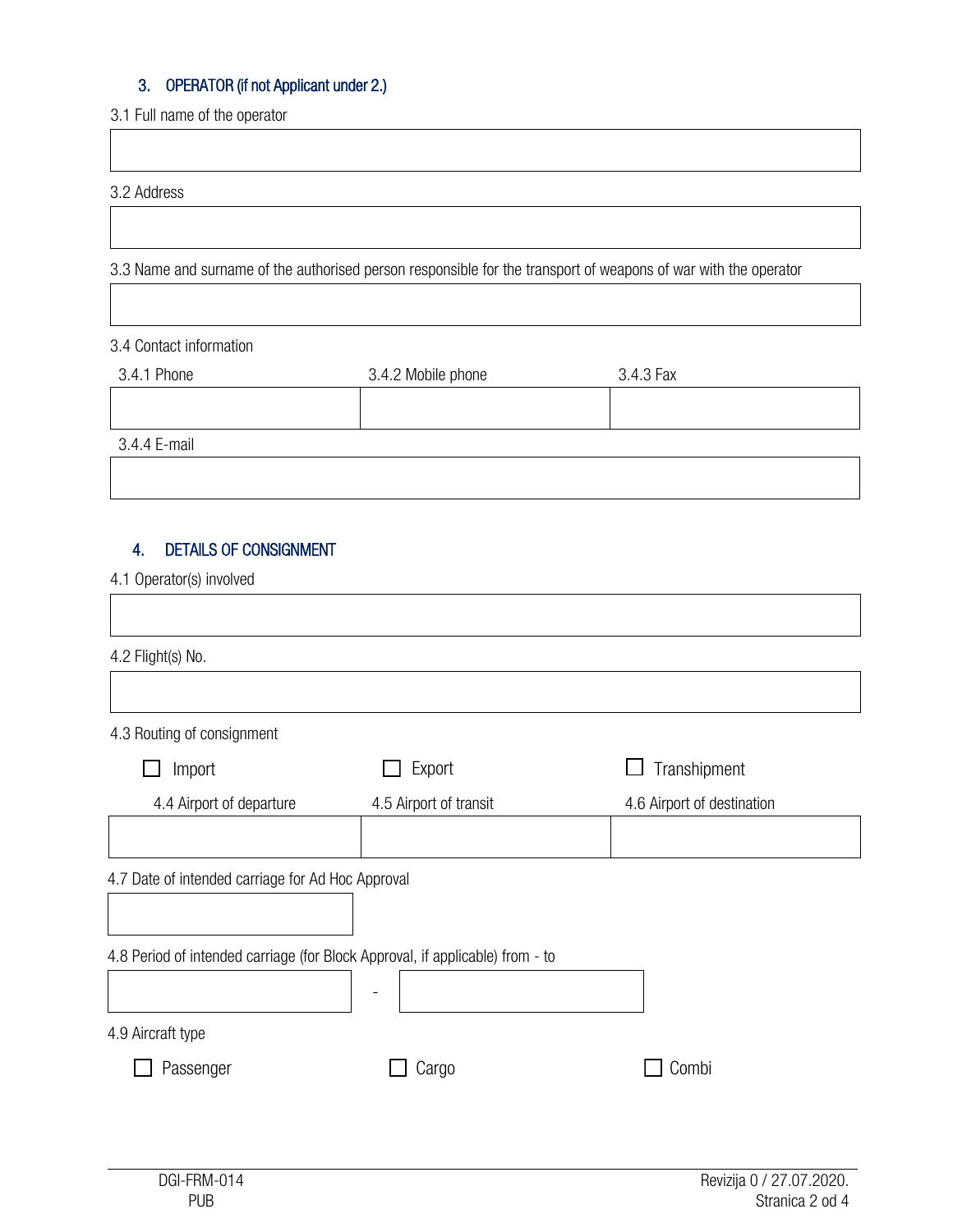4.11 Name and address of consignee

## 4.12. WEAPONS OF WAR NOT CLASSIFIED AS DANGEROUS GOODS

| Make of weapons and type (rifle, pistol, etc.) | Calibre | Quantity |
|------------------------------------------------|---------|----------|
|                                                |         |          |
|                                                |         |          |
|                                                |         |          |
|                                                |         |          |
|                                                |         |          |
|                                                |         |          |
|                                                |         |          |

## 4.13. MUNITION OF WAR CLASSIFIED AS DANGEROUS GOODS

| Proper Shipping Name | UN No. | Class/<br><b>Division</b> | NEQ in kg<br>(Class 1<br>only) | <b>Net</b><br>Quantity<br>(other than<br>Class 1) | Exemption<br>issued by<br>the State of<br>Origin* |
|----------------------|--------|---------------------------|--------------------------------|---------------------------------------------------|---------------------------------------------------|
|                      |        |                           |                                |                                                   |                                                   |
|                      |        |                           |                                |                                                   | П                                                 |
|                      |        |                           |                                |                                                   | $\Box$                                            |
|                      |        |                           |                                |                                                   | $\Box$                                            |
|                      |        |                           |                                |                                                   |                                                   |
|                      |        |                           |                                |                                                   |                                                   |
|                      |        |                           |                                |                                                   |                                                   |

\* A copy of the Exemption issued by the State of Origin MUST accompany the application, without exception